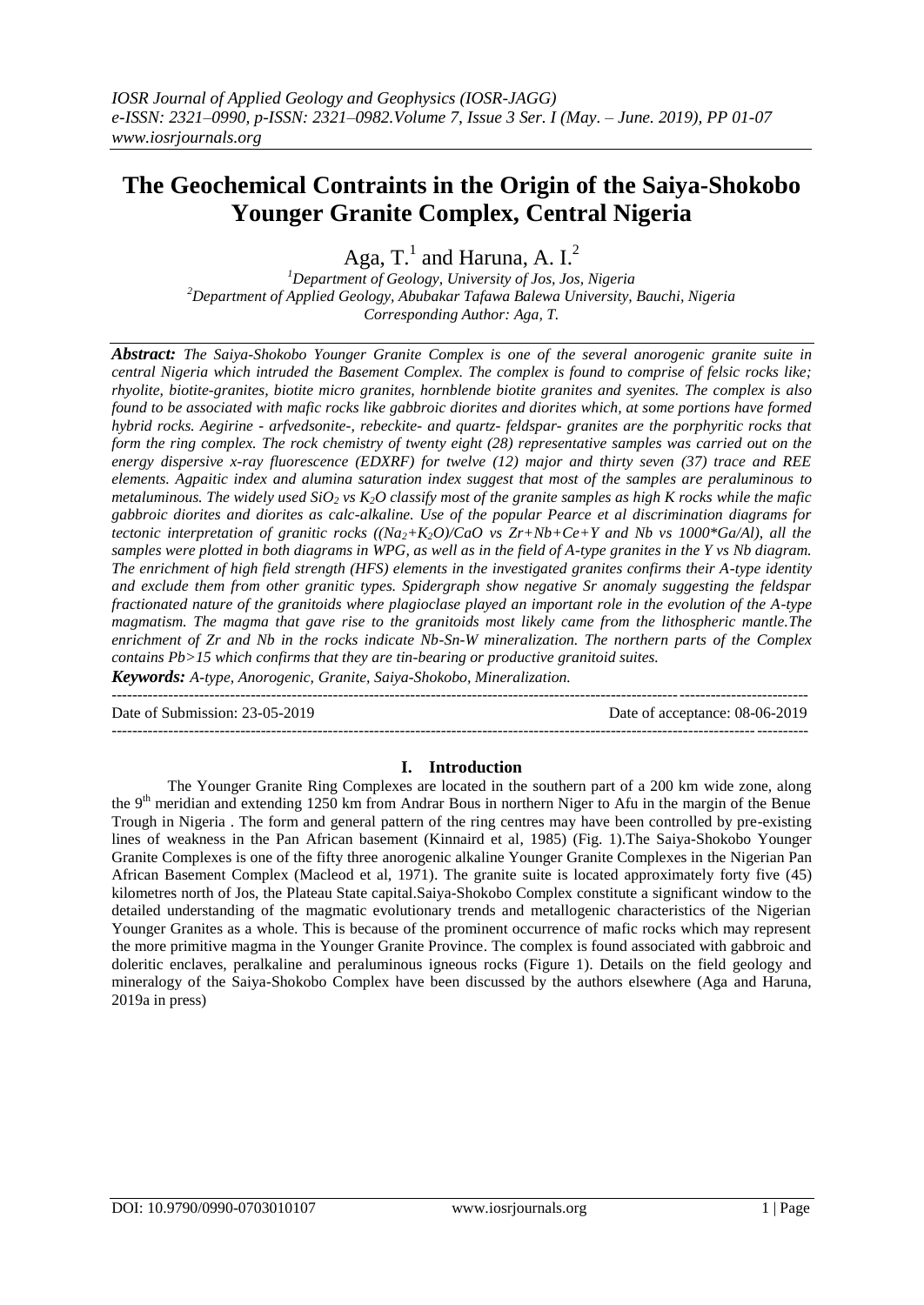

**Fig.1:** Top = Geological Map of Nigeria Showing the Location of the Younger Granite Ring Complexes (After Obaje, 2009); Left = Map of Younger Granites Ring Complexes of Nigeria (Modified After Kinnard et` al, 1985); Centre = Geological Map of Saiya-Shokobo Younger Granite Complex

Anorogenic, A-type granites are characterized by high  $SiO_2$ ,  $Na_2O+K_2O$ , Fe/Mg, Ga/Al, Rb, Nb, Zr, Ta, Y, Cs, Ga, U, Th, REE (except Eu) and low abundances of MgO, CaO, Mg, Ba, Sr, P, Ti, Ni, Cr, Co, V (Collins et al,1982 and Whalen et al, 1987). Many models have been proposed to the origin of A-type granitoids. These models can be grouped into two broadly speaking due to the

challenge of linking the various petrological and geochemical properties of granitic rocks to the sources, processes and tectonic settings that produced them.

One popular approach was first proposed by Chappell and White (1974) and emphasizes the sources of granitic rocks as a key factor that controls their characteristics. This approach originally classified granites into two types: I-type (from igneous source rocks) and S-type (from sedimentary source rocks). Such a classification is intrinsically independent of tectonic processes. This scheme has been further developed into the I-S-A-M-H classification scheme in which "A" indicates anorogenic (Loiselle and Wones, 1979), "M" represents "mantlederived", and "H" denotes "hybrid" types (Castro et al., 1991). Although this classification scheme is useful, the different types may overlap. For instance, S-type granite can also be classified as A-type granite, and highly felsic I-type granites generally have an A-type affinity.

Another approach is to analyze tectonic environments using trace element discrimination diagrams, such as those proposed by Pearce et al. (1984). This is the main approach adopted in this study because the fields on the discriminant diagrams reflect source regions and crystallization histories. The purpose of this paper is to provide a geochemical data on the Saiya-Shokobo A-type granite and associated mineralization, so as to infer their petrogenesis and tectonic setting.

## **GEOCHEMISTRY**

The rock chemistry of twenty eight (28) representative samples was carried out on the energy dispersive x-ray fluorescence (EDXRF) for twelve (12) major and thirty seven (37) trace and REE elements. The sample preparation and analysis were carried out at the Geochemistry laboratory of the Nigerian Geological Survey Agency in Kaduna. The samples analyzed comprise of three (3) rhyolite samples, five (5) diorites, two (2) gabbroic diorites, one (1) granodiorite and seventeen (17) granites of varying textural compositions. The detailed geology and petrography of the samples is described elsewhere (Aga and Haruna, 2019a). The discrimination and correlation diagram are plotted to characterize each granite type and to discuss the petrogenesis and mineralization of the granites from the study area.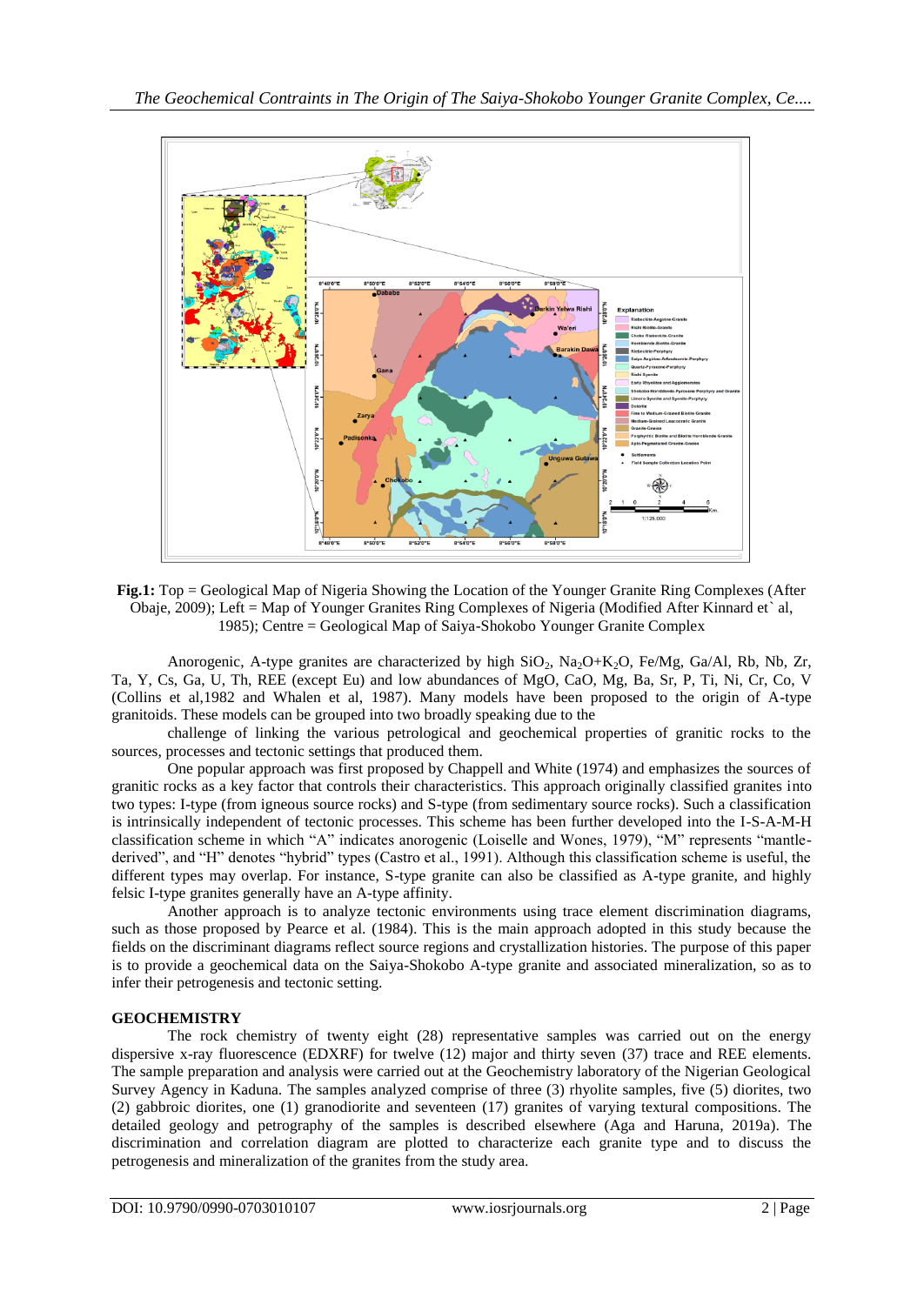## **Major, Trace and REE Element Classification**

The result of the chemical analyses are given in the tables 1, 2a and 2b below. The concentration of SiO<sub>2</sub> in the granites are high SiO<sub>2</sub> (53 - 74.6) as compared to the gabbroic diorites (50 -52.24). The inverse relationship exist with respect to the total iron, highest in a diorites (18.42) and lowest in a granite (1.45). The average values of TiO<sub>2</sub>, Na<sub>2</sub>O and K<sub>2</sub>O for the gabbroic diorites are 3.58, 0.19 and 3.185 which are comparatively lower to the granites: 6.733, 0.34 and 5.2035 respectively. However, the average concentration of the gabbroic dolerites for  $A_1O_3$ , CaO and MgO are 16.21, 5.636 and 5.05 are comparatively higher than the granites: 12.319, 0.95 and 0.14365 respectively. The granites ranges from peralkaline to peraluminous, the gabbroic dolerites are metaluminous; Agpaitic Index (AI= molecular portion of  $\text{Na}_2\text{O}+\text{K}_2\text{O}/\text{Al}_2\text{O}_3$ ) and alumina saturation index (A/CNK = molecular  $A1_2O_3/Na_2O + K_2O + CaO$ ) ratio < 1 peraluminous (corundum and anorthite normative; AI >1) (Fig. 4). The Na<sub>2</sub>O-Al<sub>2</sub>O<sub>3</sub>-K<sub>2</sub>O triangular diagram plot most of the samples within the metaluminous-peraluminous region (Fig. 5). Further, the widely used  $SiO<sub>2</sub>$  vs K<sub>2</sub>O diagram classify most of the granites as high-K rocks, with the exception of the granodiorite that belong to the shoshonite series. Meanwhile, the mafic gabbroic diorite and diorite samples belong to the calc-alkaline series (Fig. 6).

## **Tectonic setting and Petrogenesis**

The geochemical nature of the studied A-type granites are critically tested using the standard common schemes as well as the adopted three-tiered geochemical classification scheme of granites rocks. As the extreme Fe\*O enrichment relative to MgO (high FeO\*/MgO) is a typical signature of A-type granitoids, all the present granite samples are grouped as A-type granite on the Fe\*  ${FeO^*/(FeO+MgO)}$  vs  $SiO_2$ , Na<sub>2</sub>O+K<sub>2</sub>O-CaO vs  $SiO<sub>2</sub>$  and Zr vs 1000\*Ga/Al diagrams (Figs. 7, 8 and 9).

| Sample <b>ID</b> Location |                                  | <b>Table 1:</b> Major Element Concentration of Saiya-Shokobo Younger Granite Complex<br>Petrology | SiO <sub>2</sub> | CaO          | <b>MgO</b> | SO <sub>3</sub> | K <sub>2</sub> O | Na <sub>2</sub> O | TiO <sub>2</sub> | <b>MnO</b> | $P_2O_5$ | Fe <sub>2</sub> O <sub>3</sub> | Al <sub>2</sub> O <sub>3</sub> | $H_2O^+$       |
|---------------------------|----------------------------------|---------------------------------------------------------------------------------------------------|------------------|--------------|------------|-----------------|------------------|-------------------|------------------|------------|----------|--------------------------------|--------------------------------|----------------|
| AT 1                      | Saiya - Shokobo Gabbroic Diorite |                                                                                                   | 50               | 8            | 4.5        | 0.28            | 0.87             | 0.28              | 2.1              | 0.2        | $\bf{0}$ | 4.9                            | 19                             | 8.08           |
| AT8                       | Saiya - Shokobo Granite          |                                                                                                   | 73.81            | 0.34         | 0.003      | $\bf{0}$        | 5.5              | 0.88              | 0.36             | 0.064      | $\bf{0}$ | 3.89                           | 12.63                          | 1.6            |
| AT10                      | Saiya - Shokobo Granite          |                                                                                                   | 72.96            | 0.82         | 0.04       | $\bf{0}$        | 5.5              | 1.01              | 0.43             | 0.16       | $\bf{0}$ | 2.85                           | 12.67                          | 2.08           |
| <b>AT11</b>               |                                  | Saiya - Shokobo Gabbroic Diorite                                                                  | 52.24            | 3.32         | 5.6        | $\bf{0}$        | 1.83             | 0.6               | 5.06             | 0.25       | $\bf{0}$ | 14,4                           | 13.42                          | 3.14           |
| AT12                      | Saiya - Shokobo Diorite          |                                                                                                   | 58.3             | 3.46         | 6.2        | $\bf{0}$        | $\overline{2}$   | 0.43              | 3.14             | 0.21       | $\bf{0}$ | 11.72                          | 10.46                          | $\overline{2}$ |
| AT13                      | Saiya - Shokobo Granodiorite     |                                                                                                   | 59.9             | 7.3          | 0.43       | 0.36            | 4.11             | 0.73              | 1.71             | 0.31       | 0.004    | 9.8                            | 10.04                          | 3.86           |
| AT16                      | Saiya - Shokobo Granite          |                                                                                                   | 72.06            | 0.72         | 0.03       | $\bf{0}$        | $\overline{7}$   | 1.43              | 0.97             | 0.25       | 0.02     | 4.46                           | 12.21                          | 1.1            |
| AT21                      | Saiya - Shokobo Granite          |                                                                                                   | 74.43            | 0.02         | $\bf{0}$   | 0.63            | 4.01             | 0.89              | 0.21             | 0.062      | $\bf{0}$ | 2.51                           | 13.86                          | 1.84           |
| AT25                      | Saiya - Shokobo Granite          |                                                                                                   | 73.2             | 2.07         | 0.63       | 0.006           | 1.4              | 1.02              | 1.93             | 0.19       | $\bf{0}$ | 2.81                           | 13.06                          | 1.01           |
| AT27                      | Saiya - Shokobo Rhyolite         |                                                                                                   | 74.2             | 1.73         | 0.18       | 0.43            | 5.2              | 0.67              | 0.22             | 0.032      | $\bf{0}$ | 2.34                           | 13.81                          | 1.64           |
| AT28                      | Saiya - Shokobo Granite          |                                                                                                   | 72.46            | $\mathbf{1}$ | 0.34       | 0.032           | 7.4              | 2.54              | 0.23             | 0.06       | $\bf{0}$ | 2.34                           | 12.21                          | 1.2            |
| AT38                      | Saiya - Shokobo Granite          |                                                                                                   | 73.89            | 1.4          | 0.08       | 0.06            | 5.1              | 0.69              | 1.09             | 0.24       | $\bf{0}$ | 3.08                           | 13.01                          | 1.4            |
| AT32                      | Saiya - Shokobo Granite          |                                                                                                   | 68               | 1.12         | 0.008      | 0.068           | 10.3             | 0.14              | 1.48             | 0.092      | $\bf{0}$ | 2.94                           | 11.48                          | 2.94           |
| AT33                      | Saiya - Shokobo Diorite          |                                                                                                   | 53               | 6.5          | 2.23       | $\bf{0}$        | 0.4              | 1.86              | 3.16             | 0.36       | $\bf{0}$ | 18.42                          | 1.06                           | 2.06           |
| AT35                      | Saiya - Shokobo Rhyolite         |                                                                                                   | 70               | $\bf{0}$     | $\bf{0}$   | $\bf{0}$        | 9.18             | 1.02              | 1.11             | 0.039      | $\bf{0}$ | 4.28                           | 10.08                          | 3.42           |
| AT45                      | Saiya - Shokobo Diorite          |                                                                                                   | 57.1             | 2.33         | 8.84       | 0.13            | 1.08             | 0.33              | 3.24             | 0.27       | $\bf{0}$ | 8.24                           | 12.34                          | 5.6            |
| AT49                      | Saiya - Shokobo Diorite          |                                                                                                   | 58               | 6.1          | 3.81       | 0.7             | 1.7              | 0.16              | 2.81             | 0.22       | 0.04     | 10.46                          | 10.6                           | 4.08           |
| AT53                      | Saiya - Shokobo Rhyolite         |                                                                                                   | 73.74            | 1.68         | 0.2        | 0.23            | 5.14             | 0.43              | 0.506            | 0.09       | $\bf{0}$ | 0.96                           | 13.66                          | 1.72           |
| AT54                      | Saiya - Shokobo Granite          |                                                                                                   | 74.02            | 0.29         | 0.002      | 0.23            | 4.18             | 0.07              | 0.62             | 0.13       | 0.08     | 4.59                           | 13                             | 1.44           |
| AT59                      | Saiya - Shokobo Granite          |                                                                                                   | 74.6             | 1.03         | 0.04       | 0.02            | 5.12             | 0.93              | 0.69             | 0.12       | 0.13     | 2.64                           | 13.46                          | 1.16           |
| AT61                      | Saiya - Shokobo Diorite          |                                                                                                   | 58.6             | 9.7          | 0.82       | 0.56            | 1.34             | 0.63              | 3.52             | 0.25       | 0.03     | 10.06                          | 10.71                          | 2.24           |
| AT66                      | Saiya - Shokobo Granite          |                                                                                                   | 73.02            | 0.96         | 0.13       | 0.42            | 8.14             | 2.06              | 0.15             | 0.053      | $\bf{0}$ | 0.42                           | 12.76                          | 1.4            |
| AT67                      | Saiya - Shokobo Granite          |                                                                                                   | 72.8             | 1.46         | 0.1        | 0.06            | 3.4              | 0.43              | 2.18             | 0.075      | 0.01     | 4.1                            | 13.4                           | 1.51           |
| AT70                      | Saiya - Shokobo Granite          |                                                                                                   | 75.6             | 0.98         | 0.28       | 0.62            | 4.5              | 1.04              | 0.27             | 0.066      | $\bf{0}$ | 1.45                           | 13.02                          | 1.06           |
| AT75                      | Saiya - Shokobo Granite          |                                                                                                   | 73.9             | 0.38         | 0.03       | 0.43            | 4.02             | 0.76              | 0.55             | 0.23       | $\bf{0}$ | 3.64                           | 13.86                          | 2.08           |
| AT78                      | Saiya - Shokobo Granite          |                                                                                                   | 73.3             | 0.76         | 0.02       | 0.4             | 6.02             | 0.78              | 0.3              | 0.061      | $\bf{0}$ | 0.78                           | 13.98                          | 2.71           |
| AT83                      | Saiya - Shokobo Granite          |                                                                                                   | 72.96            | 1.9          | 0.73       | 0.06            | 3.69             | 0.67              | 0.98             | 0.032      | $\bf{0}$ | 2.02                           | 13.06                          | 2.86           |
| AT3                       | Saiya - Shokobo Granite          |                                                                                                   | 73               | 0.98         | 0.03       | 0.39            | 8.03             | 0.71              | 0.3              | 0.042      | $\bf{0}$ | 2.42                           | 12.98                          | 1.43           |

**Table 1:** Major Element Concentration of Saiya-Shokobo Younger Granite Complex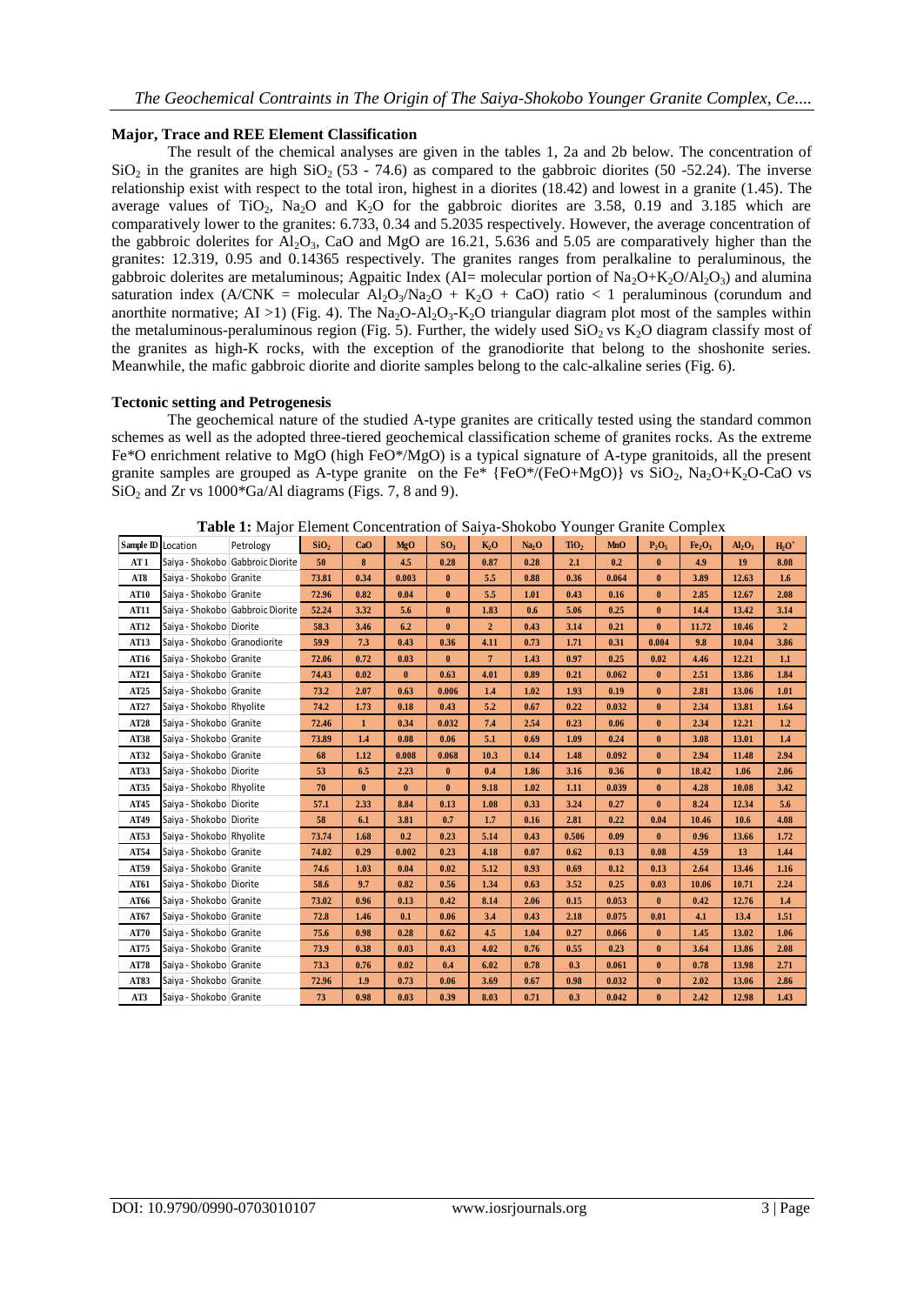| <b>Sept D Lastics</b> |                                   | <b>Professional</b>                 | Ŧ              | G.              | п.                      | ъ.           | z.             | ъ                        | ъ   | n.             | ъ           | в             | в.                      | 44                       | т                | ъ              | ٠                       | к           | ъ                       | ъ.                      | ъ.           | о.           |
|-----------------------|-----------------------------------|-------------------------------------|----------------|-----------------|-------------------------|--------------|----------------|--------------------------|-----|----------------|-------------|---------------|-------------------------|--------------------------|------------------|----------------|-------------------------|-------------|-------------------------|-------------------------|--------------|--------------|
| 81.                   |                                   | Saina - Shududoo Gabba air.Clionite | 39             | 24              | 30.                     | 医肠           | m              | 30                       | Ð   | n              | m           | <b>dill</b>   | $\bullet$               | 4m                       | 61               | Ŧ.             | dШ                      | dШ          | $\mathbf{H}$            | m                       | 4m           | m            |
| Æ                     | Saine-Shahaha Gande               |                                     | 30             | $\blacksquare$  | ш                       | 35           | n <sub>n</sub> | $\bullet$                | RK. | Ħ              | м           | œ             | 12                      | z.                       | м                | 24             | dШ                      | dШ          | 12                      | <b>TM</b>               | d∎ı          | <b>LES</b>   |
| m                     | Saina-Shahaba Gamile              |                                     | ٠              | $-11$           | ы                       | m            | 31.00          | <b>IS</b>                | m   | ١O             | ю           | <b>din</b>    | m                       | 10                       | ×                | d∎ı            | <b>Lat</b>              | <b>din</b>  | 54                      | 50                      | m            | <b>LIGHT</b> |
| m1                    |                                   | Saiya - Shududoo Gabba nictifunity  | $\bullet$      | dm              | m                       | $\mathbf{z}$ | <b>KID</b>     | m                        | 叠   | m              | $\bullet$   | dm            | $\mathbf{z}$            | 4m                       | 29               | 4M             | <b>dill</b>             | dm          | $\bullet$               | m                       | 4H           | 5            |
| ALL 2                 | Saina - Shududwa Diamitr          |                                     | в              | 45 <sup>°</sup> | m                       | 36           | $n_{\rm{m}}$   | m                        | 骊   | <b>LIME</b>    | ш           | 4Z.ZI         | <b>din</b>              | <b>dill</b>              | 32               | 61             | Ш                       | <b>din</b>  | 31                      | <b>RM</b>               | <b>din</b>   | 39           |
| ALLS:                 | Saiga - Shududoo Gaanyalimit e    |                                     | $\bullet$      | <b>AK</b>       | 311                     | 2150         | <b>A1</b>      | $\overline{\phantom{a}}$ | m   | Ø              | œ           | <b>dill'i</b> | м                       | <b>din</b>               | 22               | 45             | <b>DZ</b>               | <b>din</b>  | 17                      | m                       | $\mathbf{1}$ | 401          |
| лĸ                    | iaina - Shadaalan Gaaniir         |                                     | 4K             | $-11$           | 99                      | <b>DEC</b>   | 7540           | <b>dill</b>              | BO  | m              | Ð           | <b>din</b>    | 31                      | $\sqrt{2}$               | m                | 56             | <b>din</b>              | <b>din</b>  | 13                      | 110                     | <b>dil</b>   | ш            |
| Æı                    | kaiya - <u>Shedenber</u> Gazanite |                                     | <b>KIN</b>     | $-11$           | $\overline{\mathbf{z}}$ | <b>TIME</b>  | œ              | 33                       | 77  | w              | m           | ${\bf z}$     | m                       | $\cdot$                  | 7                | $\blacksquare$ | 16                      | <b>din</b>  | 116                     | 57                      | <b>RM</b>    | <b>LIG1</b>  |
| æs                    | ana-Sintako Ganie                 |                                     | 1 <sub>2</sub> | <b>dill</b>     | m                       | <b>But</b>   | $\mathbf{m}$   | 20                       | 29  | 61             | æ           | <b>dill</b>   | 11                      | 401                      | 16               | $\mathbf{z}$   | 62                      | 4m          | $\mathbf{x}$            | m                       | <b>NR</b>    | 4H)          |
| ᇒ                     | Saiya - Shududus Mayulike         |                                     | <b>AIM</b>     | <b>dill</b>     | 700                     | 至            | æ              | $\mathbf{H}$             | 驑   | ${\bf n}$      | 驑           | <b>dill</b>   | $\overline{\mathbf{3}}$ | 6                        | 5                | 17             | <b>dill</b>             | <b>dill</b> | 757                     | <b>BJW</b>              | 1392         | <b>BBC</b>   |
| m                     | Saina-Shududoo Gaaniic            |                                     | $\mathbf{1}$   | din             | m                       | ÷            | 76             | ∢m                       | ĸ   | И              | m           | <b>NM</b>     | m                       | И                        | 5                | 22             | <b>DR</b>               | 4m          | 91                      | m                       | d۱           | w            |
| 432                   | Saiya - Shekalar Gambe            |                                     | $\mathbf{r}$   | m               | 30                      | MI           | XIII           | 500                      | m   | m              | <b>dill</b> | <b>dill</b>   | 5                       | d∎ı                      | 21               | 4M)            | $\overline{\mathbf{3}}$ | 发生          | $\mathbf{H}$            | $\overline{\mathbf{v}}$ | <b>din</b>   | <b>BASE</b>  |
| 482                   | Sains-Shoholm Gambe               |                                     | ⊲∎r            | ⊲∎r             | 49                      | 310          | 320            | 来面                       | m   | m              | 骊           | <b>15m</b>    | л                       | Ŧ                        | ▰                | $\bullet$      | 41                      | 4m          | ъ                       | <b>B</b>                | m            | m            |
| 48                    | Sains-Shoholm Diamics             |                                     | ю              | м               | 500                     | m            | m              | 骊                        | sn. | n              | am          | 79            | ΣШ                      | $\bullet$                | Ħ                | 4M)            | 4m                      | 11          | $\overline{\mathbf{v}}$ | m                       | ш            | d∎r          |
| 485                   | Saiya - Shududoo Mayalike         |                                     | dШ             | 4m              | ఆ                       | <b>LEN</b>   | m              | $\blacksquare$           | 15  | 61             | м           | 4m            | 33                      | 22                       | Ħ                | <b>Z1</b>      | 4m                      | 4M          | ы                       | 29                      | 2,300        | d۳           |
| 86                    | Saig-Sinholm Dimite               |                                     | 一              | m               | 329                     | <b>RG</b>    | <b>BB</b>      | m                        | æ   | m              | <b>HM</b>   | <b>dill</b>   | 3                       | 4m                       | 看                | 료              | 4M                      | 4m          | $\mathbf{R}$            | m                       | m            | <b>din</b>   |
| 50                    | Saiya - Shukubar Dinaitz          |                                     | œ.             | 16              | 30                      | m            | m              | <b>din</b>               | m   | m              | <b>din</b>  | ь             | 4m                      | <b>din</b>               | 43               | dm             | <b>D</b>                | dm          | ×                       | <b>TIME</b>             | dĦ           | dm           |
| ≖                     | Saiya - Shududus Mayulike         |                                     | z              | <b>din</b>      | ж                       | 20           | œ              | <b>din</b>               | в   | œ              | m           | <b>dill</b>   | ▰                       | 5                        | 31               | z              | <b>dif</b>              | 31          | 71                      | m                       | m            | 4M           |
| ÆИ                    | Saiya - Shukuku Gamile            |                                     | 39             | 11              | 30                      | m            | 90             | <b>din</b>               | m   | 79.            | æ           | <b>din</b>    | 21                      | <b>din</b>               | в                | d∎l            | <b>din</b>              | <b>din</b>  | $\bullet$               | ъ                       | 5            | m            |
| 43                    | Saine-Sheikalao Gearde            |                                     | 5              | R7              | m                       | 39           | <b>BD</b>      | m                        | m   | m              | <b>dill</b> | $-11$         | 13                      | в                        | x                | 29             | Ш                       | <b>dill</b> | 珊                       | m                       | <b>dill</b>  | <b>DE</b>    |
| $\mathbf{m}$          | Saiya - Shuhubus Dinaitr          |                                     | 39             | ▰               | 39                      | 22.0         | 50             | m                        | 99  | <b>BBC</b>     | <b>LIST</b> | <b>KIN</b>    | <b>dill</b>             | <b>dill'i</b>            | t M              | <b>ADI</b>     | 4m                      | <b>ADI</b>  | 22                      | 痴                       | 431          | <b>DRI</b>   |
| œ                     | kina - Shahabar Guania            |                                     | ⊲∎ı            | <b>dill'i</b>   | 29                      | <b>KR</b>    | m              | Ø                        | æ.  | 9              | м           | <b>dill'i</b> | 52                      | $\overline{\mathbf{5}}$  | B3               | $\mathbf{z}$   | BG                      | <b>din</b>  | 39                      | <b>RM</b>               | <b>din</b>   | 1,100        |
| <b>ALC</b>            | Saiya - Shududoo Gaasiir          |                                     | $\bullet$      | 93              | m                       | 90           | <b>DB</b>      | 401                      | m   | 55.            | m           | <b>KIN</b>    | 75                      | $\overline{\mathbf{5}}$  | 19               | ${\bf x}$      | $\overline{M}$          | m           | æ.                      | <b>DB</b>               | 401          | $-11$        |
| m                     | Saiya - Shududoo Gaaniic          |                                     | ⊲∎ı            | <b>AB1</b>      | m                       | Ы            | HZ.            | 30                       | m   | ø              | m           | <b>dill'i</b> | 6                       | Ð                        | 23               | $\mathbf{r}$   | 12                      | <b>din</b>  | 71                      | 75                      | <b>BJW</b>   | <b>NR</b>    |
| <b>ATS</b>            | Seiya - Shedesher Genetic         |                                     | 30             |                 | ха                      | <b>BBC</b>   | 72.00          | œ                        | 327 | ${\bf n}$      | 70          | <b>dill</b>   | 24                      | 401                      | $\boldsymbol{r}$ | <b>QUIL</b>    | <b>ADI</b>              | <b>ADI</b>  | 11                      | 111                     | 2,000        | <b>dill</b>  |
| m                     | iaig - Shahalas Gamile            |                                     | $\blacksquare$ | 12              | m                       | ы            | Ø              | MB                       | л   | n              | m           | 11            | 19                      | 64                       | 16               | 4M)            | 14                      | <b>din</b>  | 72                      | 30                      | 4H)          | <b>NB</b>    |
| <b>ARS</b>            | <b>Saint-Shokeley Grande</b>      |                                     | me             | 66              | 29                      | m            | m              | ы                        | m   | 12             | m           | 4m            | м                       | $\overline{\phantom{a}}$ | £                | ${\bf x}$      | 4m                      | 4m          | ПZ                      | m                       | m            | 4M           |
| <b>AR</b>             | Saint-Shakaka Gambo               |                                     | æ              | n.              | ÷                       | 14           | 20             | 20                       | ж.  | $\blacksquare$ | m           | 471           | ×                       | 15                       | 59               | dΜ             | 4m                      | 4m          | 37                      | 10 <sup>2</sup>         | 4H)          | <b>NK</b>    |

**Table 2a:** Trace and REE Concentration of Saiya-Shokobo Younger Granite Complex

|                    |                                  | Table 2a: Trace and REE Concentration of Saiya-Shokobo Younger Granite Complex |         |                         |         |                |                 |                |         |         |                 |                         |                |          |         |         |                         |         |                |
|--------------------|----------------------------------|--------------------------------------------------------------------------------|---------|-------------------------|---------|----------------|-----------------|----------------|---------|---------|-----------------|-------------------------|----------------|----------|---------|---------|-------------------------|---------|----------------|
| Sample ID Location |                                  | Petrology                                                                      | Cd      | Ru                      | Eu      | Re             | $H\sigma$       | Ag             | Ta      | W       | Hf              | Yb                      | In             | Se       | U       | Th      | Sb                      | Sn      | Ge             |
| AT <sub>1</sub>    | Saiya - Shokobo Gabbroic Diorite |                                                                                | 0.002   | 2.8                     | 65      | 6.001          | 30              | $-0.001$       | < 0.001 | < 0.001 | 11.24           | $\overline{2}$          | < 0.001        | 6.4      | < 0.001 | < 0.001 | 7.7                     | 15.21   | 3.1            |
| AT8                | Saiya - Shokobo Granite          |                                                                                | 0.001   | 30                      | 170     | 10             | 1.01            | 2.77           | 51      | 1.08    | 20 <sub>2</sub> | 10                      | 1.9            | 0.005    | 0.001   | < 0.001 | < 0.001                 | < 0.001 | 0.7            |
| AT10               | Saiva - Shokobo Granite          |                                                                                | 0.002   | < 0.001                 | 20      | 53             | < 0.001         | < 0.001        | 71      | 12      | 14.04           | 5.3                     | 2.6            | 0.004    | 0.001   | < 0.001 | < 0.001                 | 0.047   | 4.5            |
| AT11               | Saiya - Shokobo Gabbroic Diorite |                                                                                | < 0.001 | 8.6                     | 38      | < 0.001        | $\overline{2}$  | 1.4142         | < 0.001 | < 0.001 | 11              | < 0.001                 | 8              | < 0.001  | 0.05    | 0.002   | 0.2                     | 7.12    | < 0.001        |
| AT12               | Saiva - Shokobo Diorite          |                                                                                | < 0.001 | 35                      | 33      | 0.54           | < 0.001         | 0.78           | < 0.001 | < 0.001 | 2.01            | 0.7                     |                | 0.02     | < 0.001 | < 0.001 | 0.2                     | 51.07   | 15             |
| AT13               | Saiya - Shokobo Granodiorite     |                                                                                | 0.02    | < 0.001                 | 33      | < 0.001        | $6\phantom{.}6$ | < 0.001        | 81      | 4.34    | 51              | 0.084                   | 1.5            | 0.054    | < 0.001 | < 0.001 | < 0.001                 | 9.3     | $\overline{7}$ |
| AT16               | Saiva - Shokobo Granite          |                                                                                | < 0.001 | 31                      | 23      | < 0.001        | 0.54            | 2.4            | 40.24   | 12.3    | 9.5             | < 0.001                 | 4.1            | < 0.001  | 0.21    | 0.002   | < 0.001                 | 10.151  | < 0.001        |
| AT21               | Saiva - Shokobo Granite          |                                                                                | 0.002   | 0.36                    | 120     | 4.8            | < 0.001         | 2.6            | 72      | 0.98    | 8.8             | 0.001                   | $\overline{2}$ | 6.4      | < 0.001 | < 0.001 | 0.45                    | 5.31    | 0.02           |
| AT25               | Saiya - Shokobo Granite          |                                                                                | 0.001   | $\overline{\mathbf{3}}$ | 27.78   | < 0.001        | $-0.001$        | 1.7            | 40.4    | 2.86    | 12              | 0.001                   | 1.3            | 7.3      | 0.003   | 0.001   | 1.6                     | 7.54    | 1.1            |
| AT27               | Saiya - Shokobo Rhyolite         |                                                                                | < 0.001 | 32                      | 84      | $\overline{2}$ | < 0.001         | < 0.001        | 0.21    | 0.042   | 2.744           | < 0.001                 | 2.2            | 37       | 0.102   | 0.003   | 4.5                     | < 0.001 | < 0.001        |
| AT28               | Saiya - Shokobo Granite          |                                                                                | 0.001   | 27                      | 55      | < 0.001        | 0.642           | < 0.001        | < 0.001 | < 0.001 | 12              | < 0.001                 | 3.4            | 0.005    | 0.001   | 0.002   | < 0.001                 | 4.61    | $\overline{7}$ |
| <b>AT38</b>        | Saiva - Shokobo Granite          |                                                                                | 0.002   | 1.33                    | 22      | < 0.001        | 4.32            | $-0.001$       | 60      | 4.24    | 24              | 2.022                   | 3.7            | $-0.001$ | < 0.001 | < 0.001 | 3.8                     | 6.32    | < 0.001        |
| AT32               | Saiya - Shokobo Granite          |                                                                                | < 0.001 | < 0.001                 | 110     | 0.055          | $\overline{4}$  | 1.9            | < 0.001 | < 0.001 | 20 <sub>2</sub> | < 0.001                 | 5              | < 0.001  | 0.011   | 0.2     | 0.1                     | 8.34    | < 0.001        |
| AT33               | Saiya - Shokobo Diorite          |                                                                                | < 0.001 | < 0.001                 | 390     | < 0.001        | 28              | < 0.001        | 21      | 2.06    | 40              | 20                      | 0.7            | < 0.001  | < 0.001 | < 0.001 | 0.4                     | 10.05   | 0.3            |
| AT35               | Saiya - Shokobo Rhyolite         |                                                                                | 0.002   | 11                      | < 0.001 | < 0.001        | $-0.001$        | 2.4            | 70      | 14      | 17              | < 0.001                 | 6.1            | < 0.001  | < 0.001 | < 0.001 | 3.6                     | 10.53   | 0.05           |
| AT45               | Saiva - Shokobo Diorite          |                                                                                | 0.001   | < 0.001                 | 370     | 1.554          | 20 <sup>°</sup> | < 0.001        | 12.08   | 2.34    | 8               | 0.006                   | 1.9            | < 0.001  | < 0.001 | < 0.001 | $\overline{\mathbf{3}}$ | 3.54    | 0.002          |
| AT49               | Saiya - Shokobo Diorite          |                                                                                | < 0.001 | 1.23                    | 340     | 0.24           | $\overline{2}$  | 0.54           | < 0.001 | < 0.001 | 24              | 0.122                   | 0.455          | < 0.001  | 0.003   | 0.008   | 3.3                     | 15.32   | < 0.001        |
| AT53               | Saiya - Shokobo Rhyolite         |                                                                                | 0.055   | 33                      | 140     | < 0.001        | 0.001           | $-0.001$       | < 0.001 | < 0.001 | < 0.001         | 0.044                   | 2.5            | 0.002    | < 0.001 | < 0.001 | 2.9                     | 3.32    | < 0.001        |
| AT54               | Saiya - Shokobo Granite          |                                                                                | < 0.001 | < 0.001                 | 240     | 0.004          | < 0.001         | 7.5            | 67      | 2.46    | < 0.001         | < 0.001                 | $\overline{4}$ | < 0.001  | 5       | 2.011   | 10                      | 0.881   | < 0.001        |
| AT59               | Saiya - Shokobo Granite          |                                                                                | 0.003   | < 0.001                 | 220     | < 0.001        | < 0.001         | < 0.001        | 64      | 2.26    | 29              | < 0.001                 | 4.7            | < 0.001  | < 0.001 | < 0.001 | 0.022                   | 6.122   | < 0.001        |
| AT61               | Saiva - Shokobo Diorite          |                                                                                | 0.008   | 1.32                    | 36      | 10             | 20              | $-0.001$       | 152     | 7.73    | 2.87            | 0.003                   | 0.5            | 17.4     | < 0.001 | < 0.001 | 3.6                     | 5.11    | < 0.001        |
| AT66               | Saiya - Shokobo Granite          |                                                                                | 0.002   | 27                      | 20      | < 0.001        | < 0.001         | < 0.001        | < 0.001 | $0.001$ | 20              | 0.004                   | 4.4            | < 0.001  | < 0.001 | < 0.001 | < 0.001                 | 10.551  | < 0.001        |
| AT67               | Saiya - Shokobo Granite          |                                                                                | 0.0005  | 0.31                    | 120     | 10             | 0.8             | 0.9            | 163     | 6.4     | 39              | < 0.001                 | 3.3            | 37       | 0.0102  | 0.0006  | 2.4                     | 3.521   | $\overline{2}$ |
| AT70               | Saiva - Shokobo Granite          |                                                                                | < 0.001 | 33                      | 15      | 33             | $-0.001$        | $\overline{4}$ | 21      | 12      | 20              | 0.003                   | 2.4            | 0.0004   | < 0.001 | < 0.001 | < 0.001                 | 12.411  | $-0.001$       |
| AT75               | Saiya - Shokobo Granite          |                                                                                | 0.002   | < 0.001                 | 320     | 20             | < 0.001         | 0.014          | 28      | 0.96    | 47              | < 0.001                 | $\overline{2}$ | 7.3      | 0.0003  | 0.007   | < 0.001                 | 0.53    | < 0.001        |
| AT78               | Saiya - Shokobo Granite          |                                                                                | 0.006   | < 0.001                 | 11      | 1              | < 0.001         | $-0.001$       | 46      | 2.22    | 20 <sup>2</sup> | < 0.001                 | 2.5            | 0.005    | 0.001   | 0.002   | < 0.001                 | 6.31    | < 0.001        |
| AT83               | Saiva - Shokobo Granite          |                                                                                | < 0.001 | < 0.001                 | 15      | 30             | < 0.001         | < 0.001        | < 0.001 | 20.06   | 0.0003          | < 0.001                 | 8              | 0.006    | 0.31    | $0.001$ | 12.3                    | 0.021   |                |
| AT3                | Saiva - Shokobo Granite          |                                                                                | < 0.001 | 7.1                     | 8.7     | $\overline{7}$ | < 0.001         | $\overline{2}$ | 70      | 11      | 39              | $\overline{\mathbf{3}}$ | 4.3            | 8        | 0.006   | 0.84    | 0.004                   | 10.3    | < 0.001        |





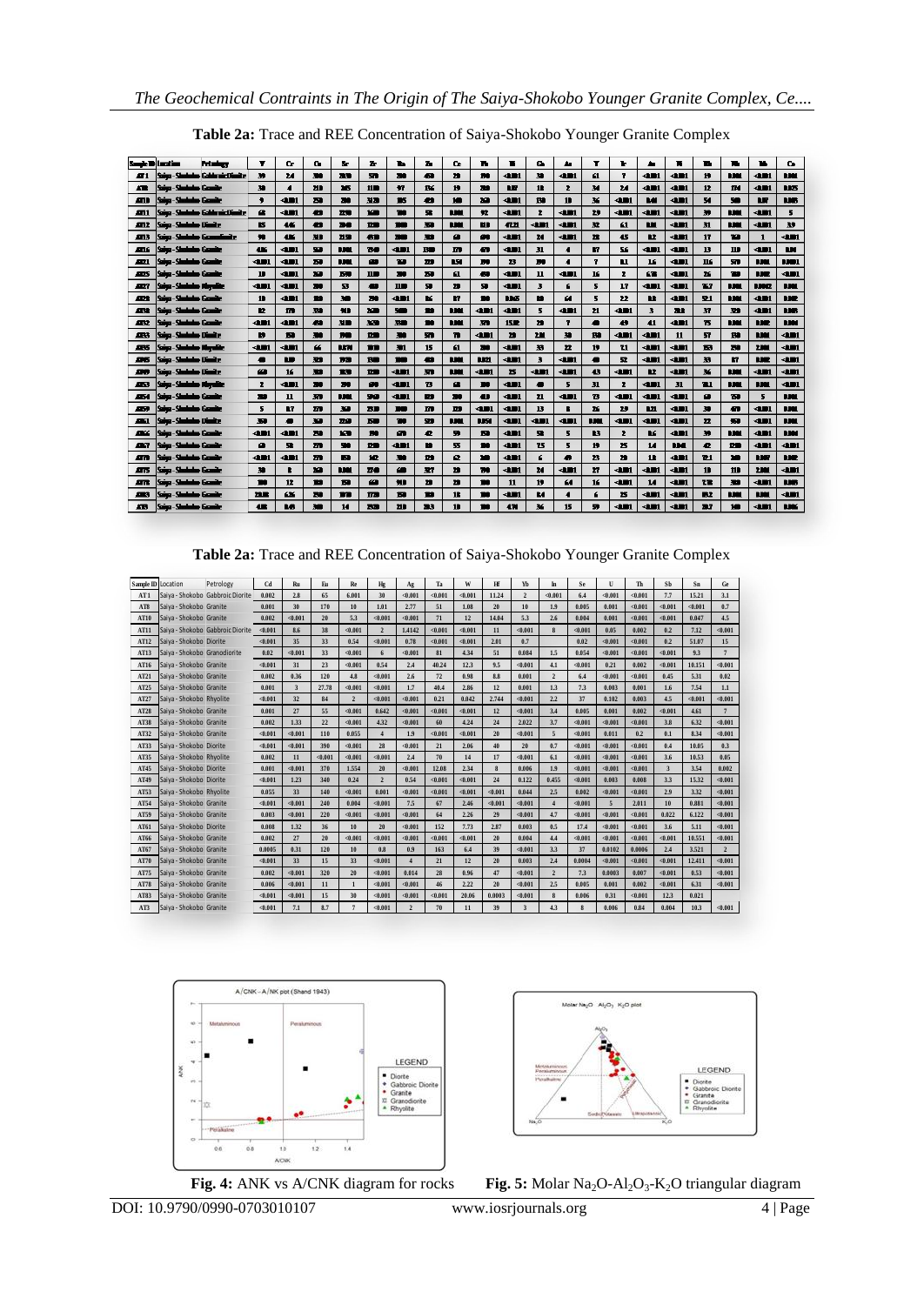





**Fig. 6:** SiO2 vs K<sub>2</sub>O diagram with Field **Fig. 7.** Chemical Classification using FeO\*/(FeO+MgO) vs SiO<sub>2</sub>



Fig**. 8:** Chemical Classification using Na2O+K2O-CaO vs SiO<sup>2</sup> **Fig. 9:** Zr vs 1000\*Ga/Al diagram



**Fig. 10:** Tectonic discrimination diagram Nb vs **Y Fig. 11:** Hf-Rb/30-3Ta Triangular diagram

The projection of the field samples on Frost et al modified alkali-lime index vs  $SiO<sub>2</sub>$  also plot the rocks within the A-type field (Fig. 8). Use of the popular Pearce et al trace element discrimination diagrams (Fig. 9) and Fig. 10), for tectonic interpretation of granites rocks (Y vs Nb and Y+Nb vs Rb), all samples were plotted in both diagrams in WPG, as well in the field of A-type granites in the Y vs Nb diagram, delineated by Stern and Gottfried. The Hf-Rb/30-3Ta triangular diagram also plot the rocks as within plates (Fig. 11). These diorites and gabbroic diorites are high in MgO, FeO\*, CaO, Sr while the granitoids are high  $SiO_2$ , Na<sub>2</sub>O, K<sub>2</sub>O, Fe/Mg, Y and show both the LREE and HREE (Eby and Kochhar, 1990).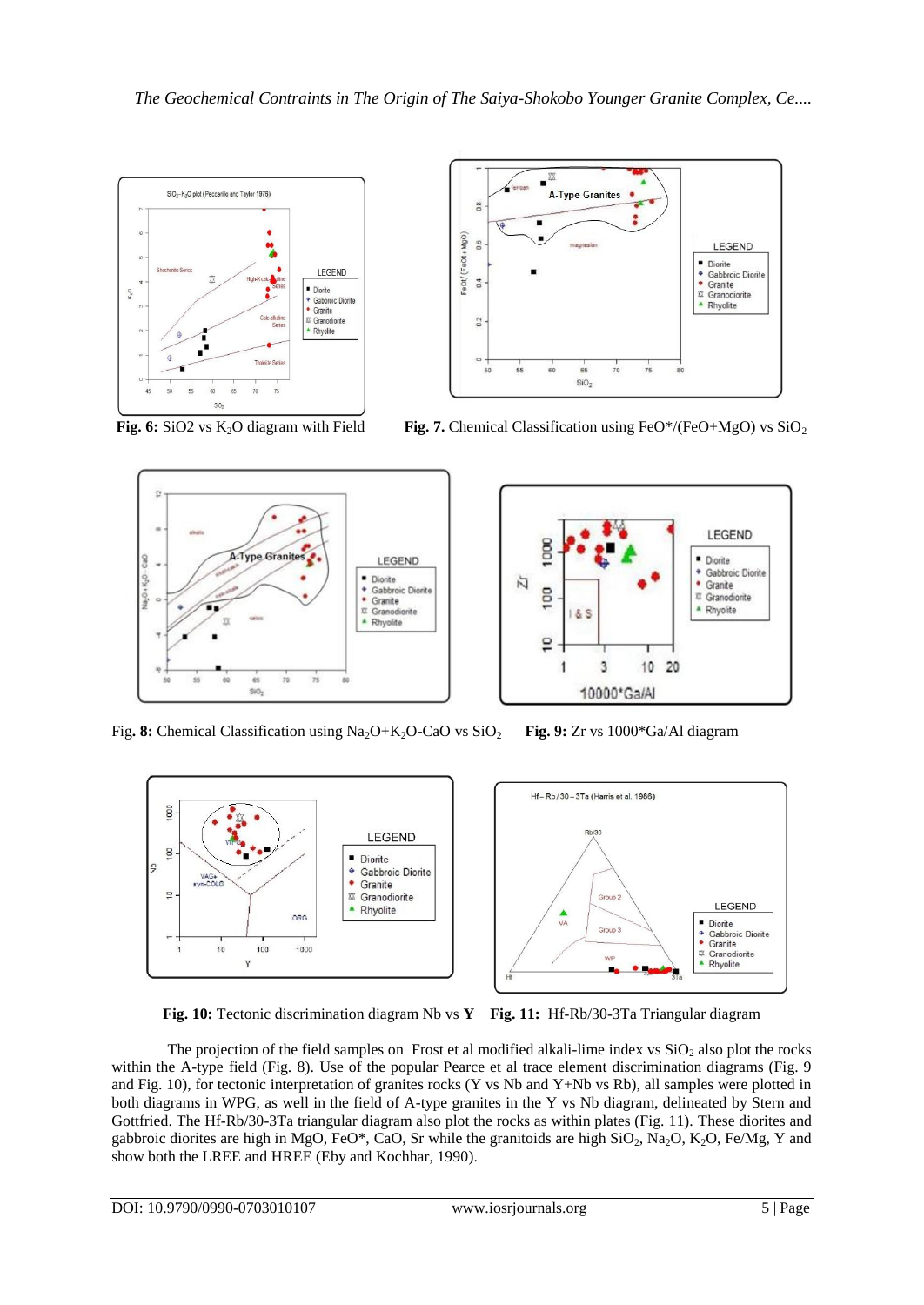Spidergraphs show negative Sr, Th, Nb and Yb anomalies, indicating either the retention of plagioclase and accessory minerals in the source during partial melting or their separation during fractionation (Fig. 12). It also supported by their high Zr, Y and low Ti contents, characteristic of acid magmas generated within-plate tectonic environment. Enrichment in the high field strength (HFS) elements is a characteristic feature of alkaline A-type granites in general. The high enrichment of these elements in the investigated granites confirm their A-type identity and exclude them from other granite type on the Zr vs 1000Ga/Al diagram (Fig. 9). All of the REE patterns have strong negative Eu anomalies and exhibit concave downward shapes of obvious positive slopes due to heavy REE enrichment relative to middle and light REE. The heavy REE are more greatly depleted suggesting absence of garnet in the source, since heavy REE are highly com-patible in garnet (Wilson, 1989). This further indicate that, if mantle participation is assumed in the source material, a shallow mantle is preferred rather than deep one where spinal stability is favored rather than garnet (Ragland, 1989).The enrichment of Zr and Nb in the rocks indicate Nb-Sn-W mineralization. The northern parts of the Complex contains Pb>15 which confirms that they are tin-bearing or productive granitoid suites.





## **II. Conclusion**

From the field relations and petrographic studies (Aga and Haruna, 2019a) and the geochemistry of the A-type Saiya-Shokobo Younger Granite Complex, the following petrogenetic model is likely. The mafic magmasmost probably derived from the upper part of the lithosphericmantle were emplaced in a deep crustal magma chamber. Duringtheir ascent, these magmas may have undergone high fractionati**o**nand possibly minor contamination by crustal material. The secondstage was characterized by fractionation of the mafic magma**s**in the magma chamber to produce the more felsic members of thesuite with crustal assimilationnot being significant at thisstage.

#### **Acknowledgement**

T. Aga acknowledge the support of Topgems Prolific Nigeria Limited, Jos, Nigeria for the geological investigation of the Sara-Fier Younger Granite Complex. Messrs Yaharo, E.D. and Bulus, D. of the Nigerian Geological Survey Agency, Kaduna are appreciated for their support and encouragement during chemical analyses. Dr. E. Allu is thanked for making out time during her post-doctoral research work at Central University in South Africa to download and send relevant materials that improved the initial manuscript.

#### **References**

- [1]. Castro, A., Moreno-Ventas, I. and de la Rosa, J.D. (1991): H-type (Hybrid) Granitoids: A proposed Revision of the Granite-type Classification and Nomenclature. Earth-Science Reviews 31, 237-253.
- [2]. Collins, W. J., Beams, S.D., White, A.J.R.and Chappell, B.W. (1982): Nature and origin of A-type granites with particular reference to Southeastern Australia. Contributions to Mineralogy and Petrology. Vol. 80. Pp. 189-200.
- [3]. Eby, G.N. and Kochhar, N. (1990): Geochemistry and Petrogenesis of the Malani Igneous Suite, North Peninsular India. Journal of Geological Society of India, Vol. 36. Pp. 109-130.
- [4]. Frost, B. R., Barnes, C. G., Colins, W.J., Arculus, R.J., Ellis, D.J. and Frost C.D. (2001): A geochemical classification for granitic rocks. Journal of Petrology. Vol. 42. Pp. 2033-2048.
- [5]. Kinnaird, J.A. (1985): Hydrothermal Alteration and Mineralization of the Alkaline Anorogenic Ring Complex of Nigeria. Journal of African Earth Science. Vol. 3. Pp. 229 – 251.